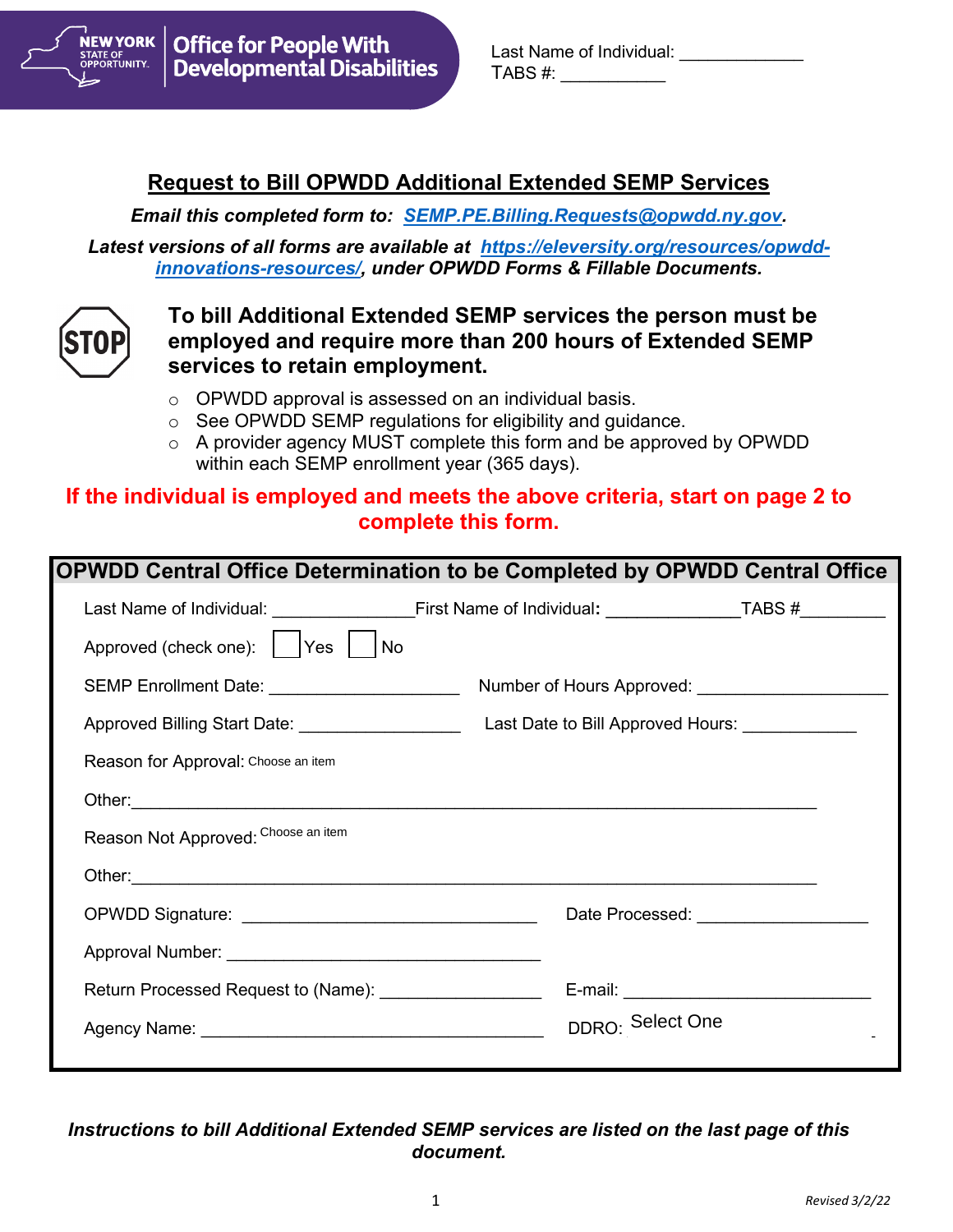

| Last Name of Individual: |  |
|--------------------------|--|
| TABS #:                  |  |

## **I. Information Related to the Individual:**

| A. Individual                                                                      |                                                                                                                                                                                 |    |
|------------------------------------------------------------------------------------|---------------------------------------------------------------------------------------------------------------------------------------------------------------------------------|----|
|                                                                                    | Last Name of Individual: First Name of Individual: TABS#:                                                                                                                       |    |
| Is the individual currently employed?<br>Yes No (If no, do not complete this form) |                                                                                                                                                                                 |    |
| SEMP Enrollment Date (in CHOICES): _________                                       |                                                                                                                                                                                 |    |
|                                                                                    | * Hours will expire the day before SEMP enrollment date each year.                                                                                                              |    |
|                                                                                    | Is the individual funded by State SEMP (Non-HCBS Waiver):   Yes                                                                                                                 | No |
| Are SEMP Services Self-Directed?   Yes   No                                        |                                                                                                                                                                                 |    |
| If Yes, which type? Check box below                                                | Direct Provider Purchased (Complete Section "B" SEMP AGENCY)<br>Agency Supported (Complete Section "B" SEMP AGENCY)<br>Self-Hired (Complete Section "C" Self-Directed Services) |    |
| <b>B. SEMP Agency (if services are not Self-Hired, Self-Directed):</b>             |                                                                                                                                                                                 |    |
|                                                                                    |                                                                                                                                                                                 |    |
|                                                                                    |                                                                                                                                                                                 |    |
|                                                                                    |                                                                                                                                                                                 |    |

#### **C. Self-Directed Services (If the individual has Self-Hired, Self-Directed services, the Support Broker must complete this section):**

Return Processed Request to (Name): \_\_\_\_\_\_\_\_\_\_\_\_\_\_\_\_\_\_ E-mail: \_\_\_\_\_\_\_\_\_\_\_\_\_\_\_\_\_\_\_\_\_\_\_\_\_\_\_\_\_\_\_\_\_

| Fiscal Intermediary (FI) Agency Requesting Extension: |                        |
|-------------------------------------------------------|------------------------|
| FI SEMP Program Code: Notelland Section 1996          | DDRO: Select One       |
| FI Contact Name:                                      | FI Contact E-mail:     |
| Support Broker Name:                                  | Support Broker E-mail: |
| Return Processed Request to (Name):                   | E-mail:                |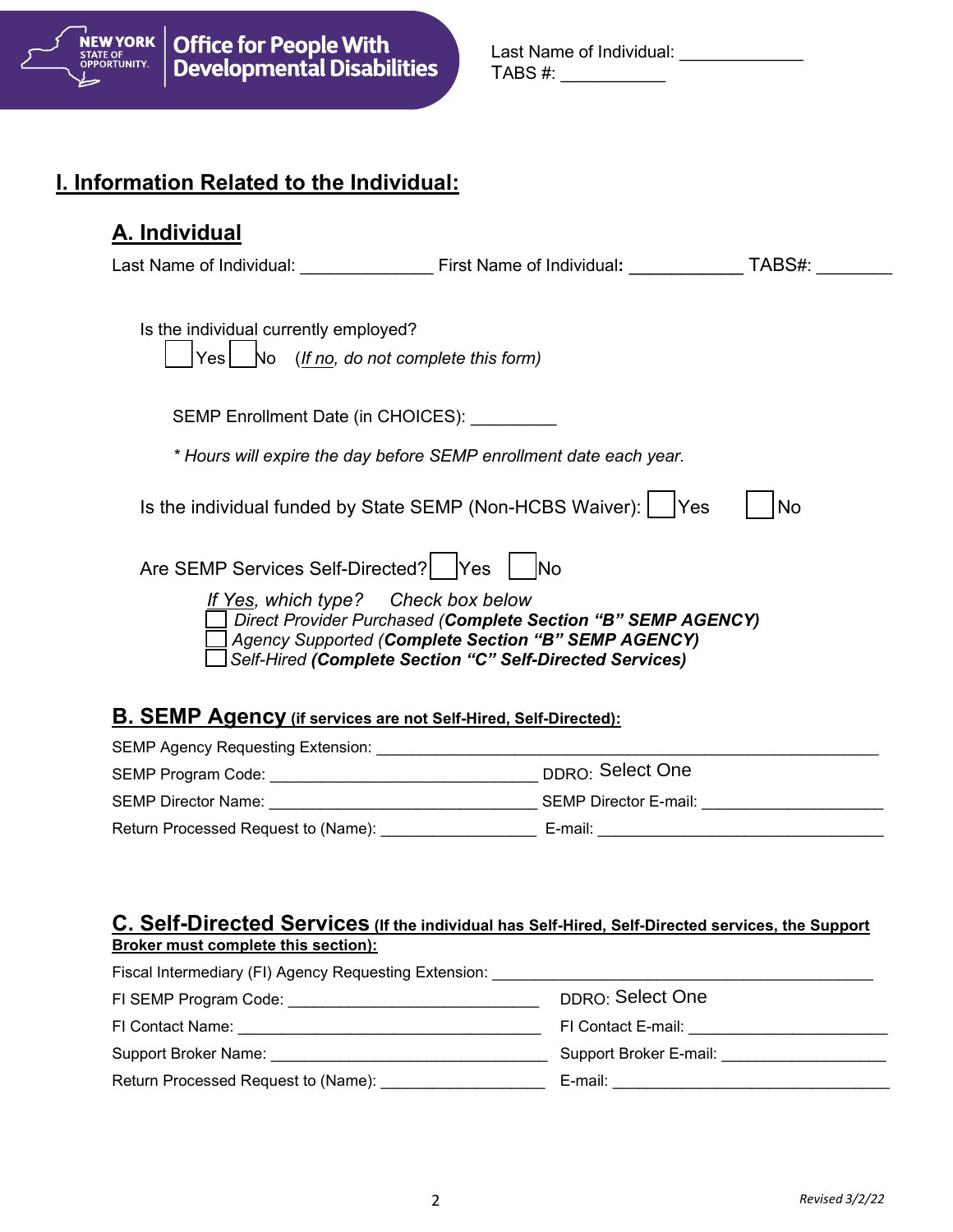

| Last Name of Individual: |  |
|--------------------------|--|
| TABS #:                  |  |

# **Requested Additional Extended SEMP Services:**

| Are there any prior approvals for Additional Extended SEMP hours, after the initial 200 hours of SEMP services<br>during this SEMP enrollment year?<br>No<br>Yes                                                               |
|--------------------------------------------------------------------------------------------------------------------------------------------------------------------------------------------------------------------------------|
| If Yes, how many total hours were approved?<br>How many total hours were provided?                                                                                                                                             |
| Requested Hours Start Date: Mumber of Hours Requested: Material Assembly Requested:                                                                                                                                            |
| (After the initial 200 hours, list the total number of hours needed for the remainder of the SEMP<br>enrollment year. You may receive multiple requests, up to 200 hours approved on each request.)                            |
| Check the reason(s) for requesting Additional Extended SEMP hours:                                                                                                                                                             |
| Individual requires on-going, significant disability-related supports to meet job task standards                                                                                                                               |
| Individual requires on-going, significant disability-related supports to meet job interpersonal skills                                                                                                                         |
| Person requires temporary assistance to meet job standards                                                                                                                                                                     |
| Individual is interested in pursuing a $2^{\text{nd}}$ job                                                                                                                                                                     |
| Individual is interested in pursuing a new, different job                                                                                                                                                                      |
| Individual is having difficulty meeting job requirements and staff will begin Discovery/job development                                                                                                                        |
| Changes in job responsibilities or work routines                                                                                                                                                                               |
| Individual obtained a new job this year                                                                                                                                                                                        |
| Individual needs ongoing assistance with travel to/from job                                                                                                                                                                    |
| Other (Describe): with a state of the control of the control of the control of the control of the control of the control of the control of the control of the control of the control of the control of the control of the cont |
| <b>Job Information</b>                                                                                                                                                                                                         |

|                                         | Hourly Wage: _____________________                                                                  |
|-----------------------------------------|-----------------------------------------------------------------------------------------------------|
|                                         |                                                                                                     |
|                                         |                                                                                                     |
|                                         | Date Job Began: ____                                                                                |
| Is this an Integrated Work Setting? Yes | $\big]$ No $\Box$ Is this a Group Placement?es $[$<br><b>No</b>                                     |
|                                         | Is this job Temporary or Seasonal? Yes $\Box$ No $\Box$ If Yes, how many months scheduled per year: |
|                                         | On average per week, how many job coaching hours on the job does the individual receive?            |
|                                         | On average per week, how many job coaching hours outside of the job does the individual receive?    |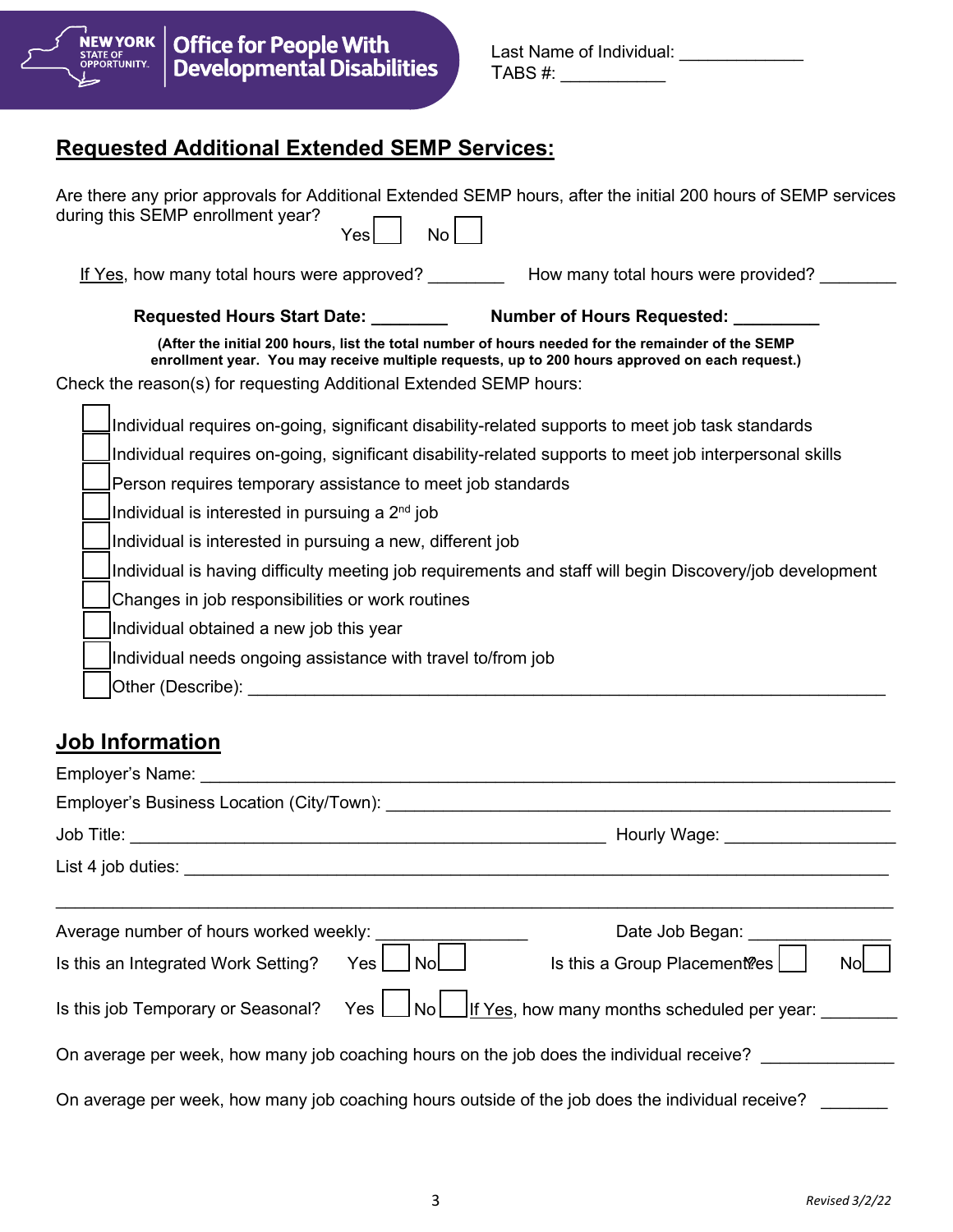

## **Strategies to Address Disability-Related Job Support Needs**

Describe the specific job coaching services provided to assist the individual to meet job task standards.

Describe the specific job coaching services provided to assist the individual to meet job interpersonal skills.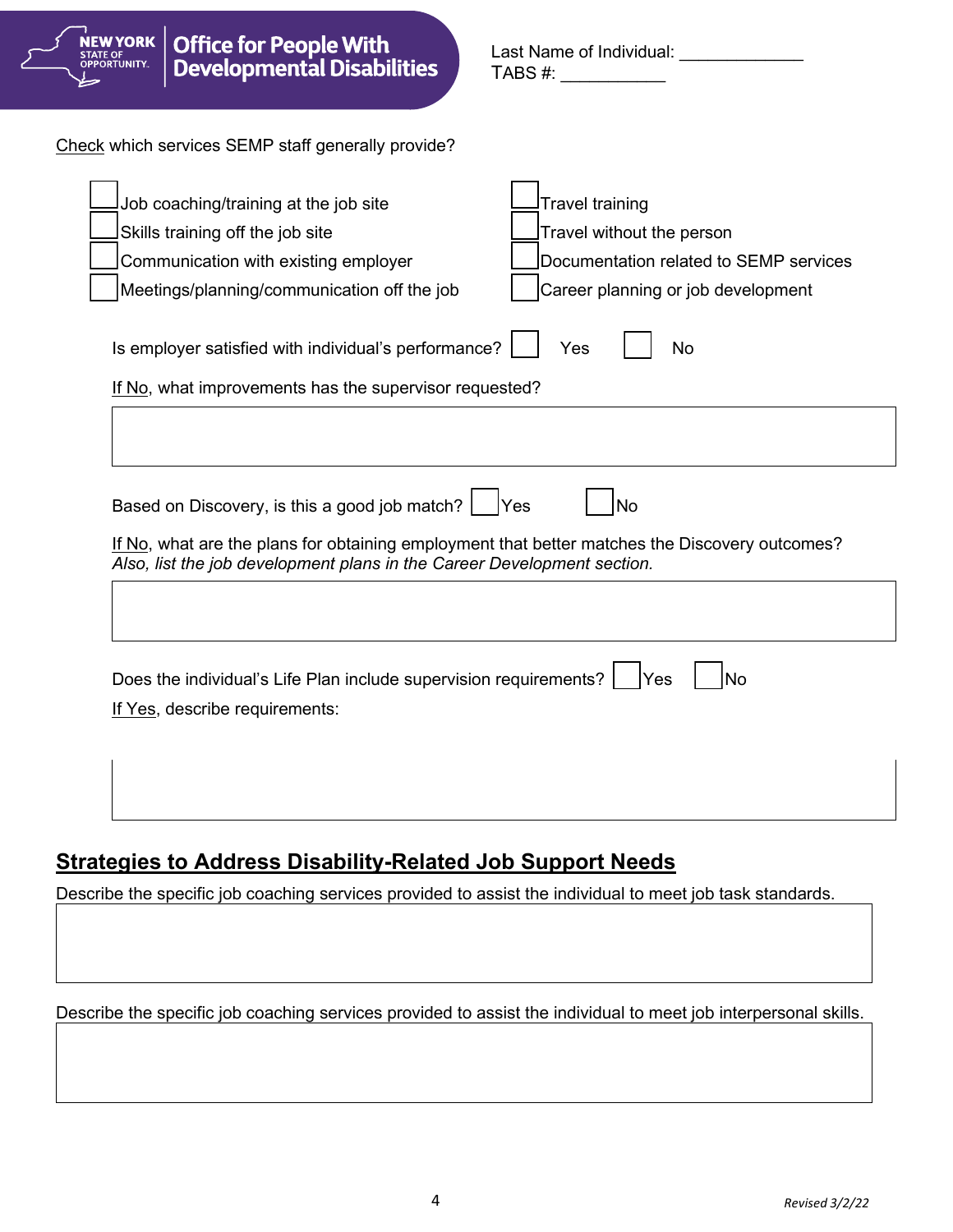

| Last Name of Individual: |  |
|--------------------------|--|
| TABS #:                  |  |

What specific services will be utilized to assist the individual in achieving greater independence on this job.

Describe any accommodations and natural supports that assist the employee in this job position.

Describe coordination with other services (day hab/community based prevocational/community hab) to assist with job retention challenges (if appropriate).

| <b>Career Development</b>                                                                 |      |    |
|-------------------------------------------------------------------------------------------|------|----|
| Does this job meet the individual's stated career goals?                                  | Yesl | No |
| Has the individual asked for a new job to be developed?                                   | Yesl | No |
| Does the individual need a new job due to performance issues in current job?              | Yes  | No |
| Have you discussed career options with this individual?                                   | Yes  | No |
| Will additional Extended SEMP services include job development?                           | Yes  | No |
| If Yes, was a formal Discovery completed? Yes<br>Nol                                      |      |    |
| If Yes, estimate the number of Discovery hours:                                           |      |    |
| If Yes, which service did you use for Discovery?                                          |      |    |
| Pathway to Employment   Employment Training Program (ETP)   Community Based Prevoc (CBPV) |      |    |
| Other (List):                                                                             |      |    |
| If Yes, based on Discovery, what type(s) of work will be targeted for job development?    |      |    |
|                                                                                           |      |    |
| List several businesses you intend to contact:                                            |      |    |
|                                                                                           |      |    |

If Yes, describe the job development plan: